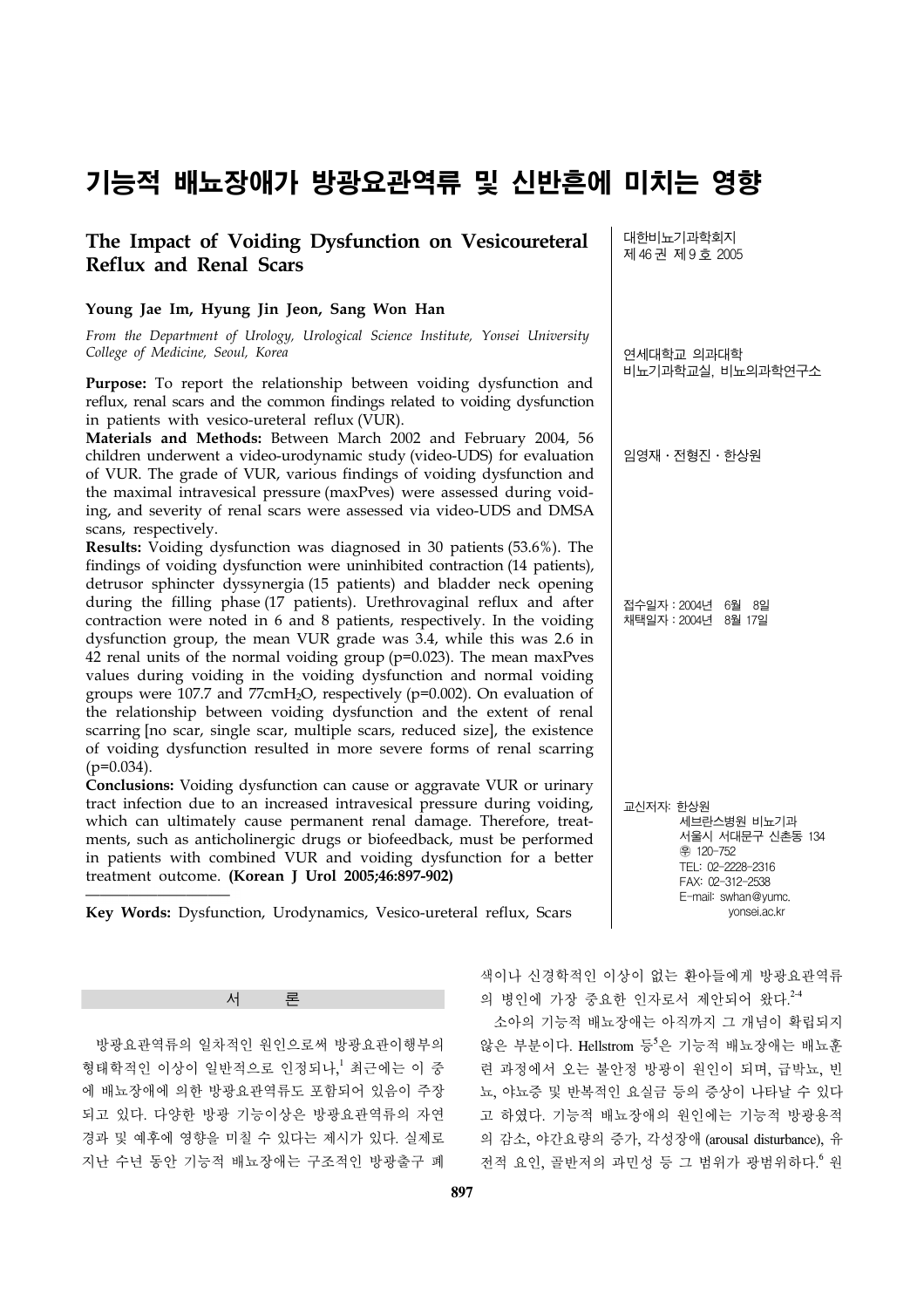인이 무엇이건 모두 방광과 요도에 기능적인 이상이 있을 수 있고 이에 따라 심할 경우 신장의 손상도 병발되며, 배뇨 장애의 증상에 따라 아이들의 사회 적응에도 문제를 일으 킬 수 있다.

 기능적 배뇨장애는 증상뿐 아니라 방광내압의 증가를 유 발하므로 요관구 주위의 형태이상이 없는 환아에서도 방광 요관역류를 일으킬 수 있고, 형태이상으로 인한 역류가 있 는 경우에는 역류등급을 높여 결과적으로 신반흔이 더욱 잘 생길 수 있다는 가설이 있을 수 있다. 그러나 이들의 상 관관계에 대한 정확한 분석 자료가 부족한 실정이다. 저자 들은 비디오-요역동학 검사를 통해 기능적 배뇨장애와 관 련된 특징적인 소견은 무엇이며, 기능적 배뇨장애의 유무 에 따라 충만기 또는 배뇨기에 어떠한 차이가 있는지를 알 아보았다. 또한 배뇨장애 자체가 방광요관역류의 등급 및 신반흔의 발생에 어떠한 과정으로 영향을 주며, 배뇨장애 대한 치료 여부가 방광요관역류의 수술결과에 미치는 영향 에 대해 알아보고자 하였다.

#### 대상 및 방법

 2002년 3월부터 2004년 2월까지 방광요관역류로 진단되 어 본원에서 비디오-요역동학검사를 시행한 총 84명의 환 아 중 뇌성마비, 척수수막류, 쇄항 등의 신경학적 이상이 있 는 경우와 선천성 구부요도환, 전부 요도판막, 거대요관, 요 관류 등의 구조적인 이상이 있는 경우를 제외한 56명의 환 아를 대상으로 하였다. 대부분의 환아는 타 병원 또는 본원 소아과에서 이미 방광요관역류로 진단되어 내과적인 치료 중 역류의 호전이 없거나 기능적 배뇨장애가 의심되어 본 원으로 전원되었다.

모든 환아에서 병력을 포함한 문진 및 신체 검사를 시행



**Fig. 1.** DMSA scans represent 4 grades of renal scar. (A) no scar, (B) single scar on Lt. kidney, (C) multiple scars on Rt. kidney and (D) reduced size of Rt. kidney with 18% renal function.

하였고, 임상적 검사로써 요검사 및 요배양검사, 비디오-요 역동학 검사, DMSA 신주사 검사를 시행하였다. 방광요관 역류의 정도는 International Reflux Study Committee에서 정 한 등급체계를 기준으로 하였다. 7

 비디오-요역동학검사는 마취제나 진정제의 투여 없이 Medtronic multi-P 요류역학검사 장비와 C-arm 투시경을 이 용하여 시행하였으며, 충만기 및 배뇨기의 방광내압측정과 동시에 방광조영술을 시행하였다. 외요도괄약근의 근전도 는 표면전극을 이용하여 측정하였으며, 무억제성 배뇨근수 축은 15cmH2O 이상의 불수의적인 수축이 있을 경우로 정 의하였다. 배뇨근 수축이 나타날 때 외요도괄약근이 이완 되지 않거나 오히려 외요도괄약근의 근전도의 활동도가 증 가할 경우 배뇨근-괄약근부조화로 정의하였다.

DMSA신주사의 소견을 기준으로 신반흔의 정도를 신반 흔이 없는 경우, 한 개의 신반흔을 보이는 경우, 2개 이상 다수의 신반흔을 보이는 경우, 신장의 크기가 감소하고 상 대적 신기능이 20% 이하인 경우의 4등급으로 나누어 상호 비교하였다 (Fig. 1). 비디오-요역동학검사의 시행 기준은 양측성 방광요관역류로 진단된 경우, 빈뇨, 급박뇨, 요실금 등의 배뇨증상을 동반한 일측성 방광요관역류, 그리고 이 전 요류검사 및 배뇨 중 방광요도조영술에서 staccato 곡선, 후부요도 열림 (beak sign), 고추 선 방광 (elongated bladder),



**Fig. 2.** The findings of voiding cystourethrography related to voiding dysfunction. (A) bladder neck opening (beak sign) during the filling phase, (B) spinning top deformity due to detrusorsphincter dyssynergia and vesicoureteral reflux, (C) elongated bladder shape and (D) urethrovaginal reflux and vesicoureteral reflux.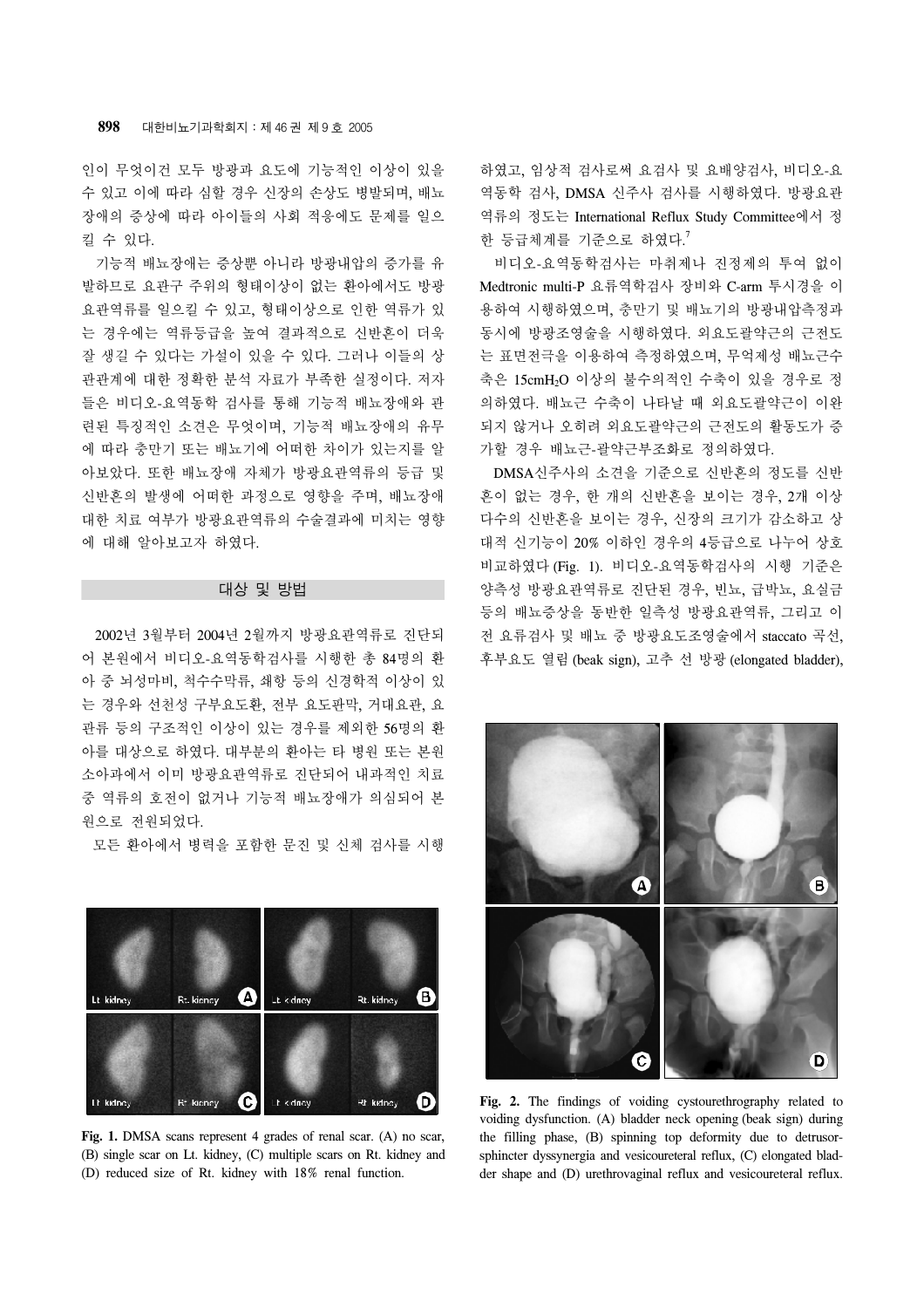후부요도의 팽이모양변형 (spinning top deformity), 요도질역 류 (urethro-vaginal reflux) 등 기능적 배뇨장애가 의심되는 소견을 보이는 경우였다 (Fig. 2).

 배뇨 중 최대방광내압과 평균 역류등급에 대한 통계학적 분석은 0.05 미만의 유의수준에서 Student's t-test를 이용하 였으며, 배뇨장애 유무와 신반흔의 상관관계에 대한 통계 학적 분석은 chi-square test를 이용하였다.

#### 결 과

 대상 환아의 평균 연령은 44.27개월 (3-154)이었으며, 남 아가 37명, 여아가 19명이었다. 비디오-요역동학검사에서 기능적 배뇨장애로 진단된 환아는 30명 (53.6%)이었으며, 26명은 정상으로 나타났다. 방광요관역류의 등급별 분포에 서 기능적 배뇨장애군에서는 4등급 이상인 경우가 57.4%인 반면, 정상 배뇨군에서는 3등급 이하가 64.3%였다. 신반흔 의 정도에 있어서도 기능적 배뇨장애 환아군에서는 2개 이 상의 신반흔이 있는 경우가 44.2%로 가장 많은 부분을 차지 한 반면, 정상 배뇨 환아군에서는 신반흔이 없는 경우가 45.2%로 나타났다 (Table 1).

 기능적 배뇨장애의 소견으로는 무억제성 배뇨근수축을 보인 환아가 14명, 충만기에 방광경부가 열린 환아가 17명, 배뇨근-괄약근부조화를 나타낸 환아가 15명이었다. 그 외 에 요도질역류 소견을 보인 환아가 6명, 방광근 후수축

**Table 1.** Patient characteristics in the voiding dysfunction and normal voiding groups

|                               | Voiding<br>dysfunction | Normal<br>voiding | Total       |
|-------------------------------|------------------------|-------------------|-------------|
| No. of patients $(\%)$        | 30(53.6)               | 26(46.4)          | 56          |
| Median age (month)            | $36(4-144)$            | $33(3-154)$       | $35(3-154)$ |
| Sex (M/F)                     | 19/11                  | 18/8              | 37/19       |
| Grade of VUR $(\%)$           |                        |                   |             |
| G V                           | 12(25.5)               | 5(11.9)           | 17(19.1)    |
| G IV                          | 15(31.9)               | 10(23.8)          | 25(28.1)    |
| G III                         | 10(21.3)               | 11(26.2)          | 21 (23.6)   |
| G 0-II                        | 10(21.3)               | 16(38.1)          | 26 (29.2)   |
| Severity of renal scar $(\%)$ |                        |                   |             |
| No scar                       | 10(19.2)               | 19 (45.2)         | 29 (30.9)   |
| Single scar                   | 10(19.2)               | 8(19.0)           | 18(19.1)    |
| Multiple scar                 | 23 (44.2)              | 12(28.6)          | 35 (37.2)   |
| Reduced size                  | 9(17.4)                | 3(7.2)            | 12(12.8)    |

M: male, F: female, VUR: vesicoureteral reflux

(after contraction)이 나타난 환아가 8명이었다.

 기능적 배뇨장애 환아군에서, 비디오-요역동학검사 전 이미 역류가 있었던 총 47개 신단위의 평균 역류등급은 3.4 였으며, 정상 배뇨 환아군에서는 총 42개 신단위의 평균 역 류등급이 2.6으로 두 군에서 통계학적으로 유의한 차이를 보였다 (p=0.023). 배뇨 중 최대방광내압의 경우 배뇨장애군 에서는 평균 107.7cmH2O인 반면, 정상배뇨 환아군에서는 77.6cmH2O로 역시 통계학적으로 유의한 차이를 나타냈다 (p=0.002) (Fig. 3).

 두 환아군에서 신반흔의 등급에 따른 분포를 보면, 기능적 배뇨장애가 있는 군에서 통계학적으로 의미 있게 신반흔의 정도가 더 심한 것으로 나타났으며 (p=0.034) (Fig. 4), 배뇨



**Fig. 3.** Grade of VUR and maxPves are significantly higher in the voiding dysfunction than the normal voiding group (Student's t-test,  $p \le 0.05$ ). VUR: vesicoureteral reflux, maxPves: maximal intravesical pressure.



**Fig. 4.** The correlation between the presence of voiding dysfunction and the severity of renal scarring proves that voiding dysfunction aggravates the extent of renal scarring (chi-squared test.  $p < 0.05$ ).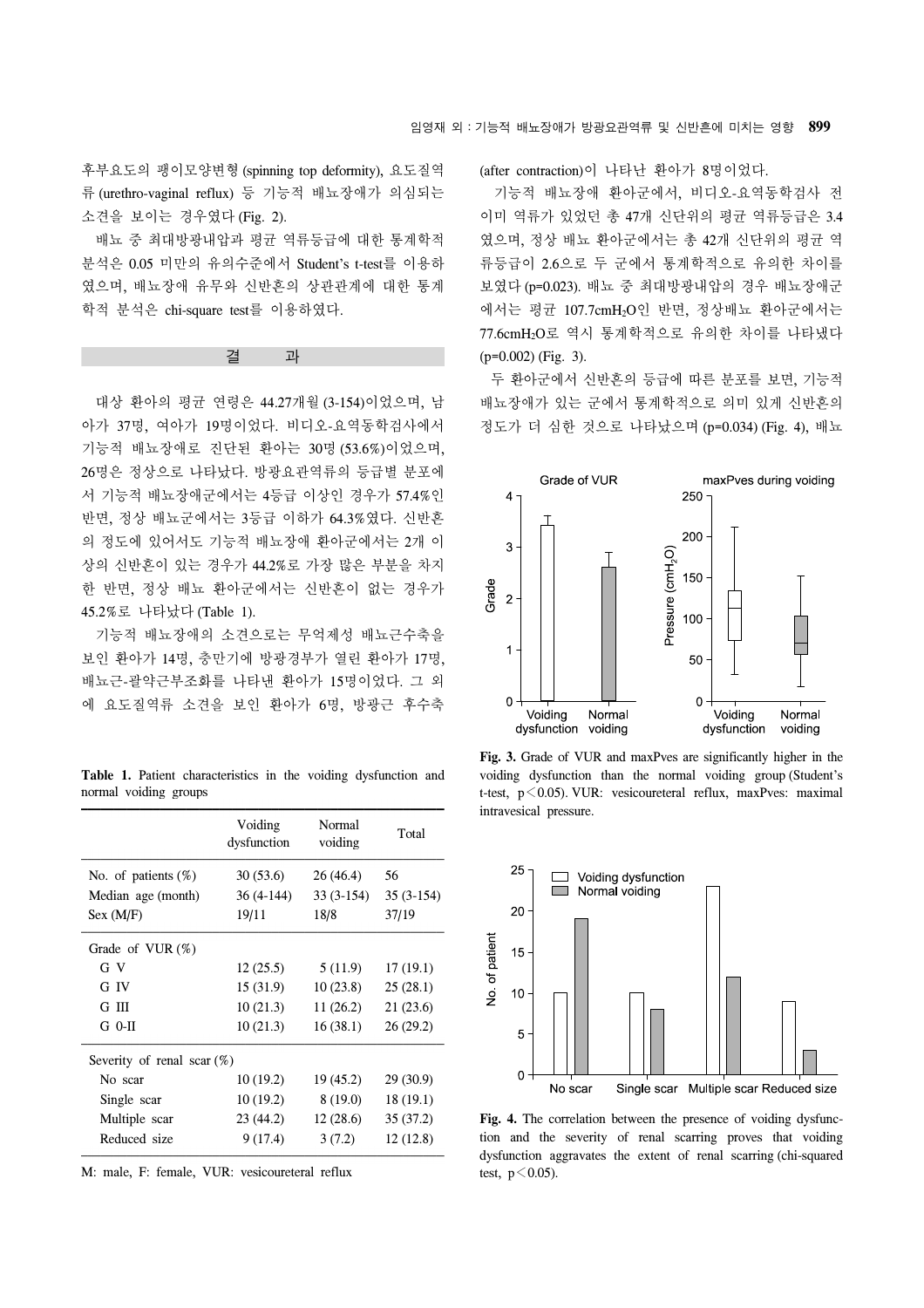장애군에서는 역류가 없던 5개의 신단위에서도 신반흔이 관찰되었다.

비디오-요역동학검사전 시행한 요검사 결과, 기능적 배 뇨장애 환아군에서는 7명 (23.3%)에서 세균뇨가 나타난 반 면, 정상배뇨군에서는 2명 (7.7%)에서만 세균뇨 소견을 보 였다.

 방광요관역류는 역류의 정도, 기간 및 요로감염의 유무 에 따라 신기능에 미치는 영향이 달라진다. 요관직경에 대 한 방광내 요관길이의 감소, 방광점막하 요관의 종주근육 의 구조적 이상, 요관구 모양의 이상 및 방광벽의 약화 등 형태학적인 이상으로 발생하는 역류를 일반적으로 원발성 방광요관역류로 분류하며,<sup>8,9</sup> 반대로 방광의 기능이상 및 요 도의 형태 또는 기능이상에 의한 역류는 이차성 방광요관 역류로 분류된다. 하지만 요관구 주위의 형태이상과 방광 및 요도의 기능적인 이상이 공존하는 경우도 있을 수 있고 정상적인 요관구 주위의 구조를 가지더라도 다소의 기능적 이상으로 인해 역류가 발생할 가능성을 배제하지는 못한 다. 따라서, 원발성 방광요관역류로 진단된 환아에서 방광 및 요도의 기능을 정확하게 평가하지 않는 한 단순히 형태 학적인 문제로만 단정지을 수 없으며, 이 중에는 기능적 배 뇨장애에 의한 방광요관역류가 포함되어 있을 것으로 생각 된다.

 기능적 배뇨장애와 역류와의 관계는 1970년대 후반 Koff 등이 의한 처음 보고하였으며, <sup>3</sup> 새로운 가설 및 치료들이 계속 발표되고 있다. 소아에서 배뇨장애는 그 개념이 대단 히 광범위하다. 최근에는 예전에는 질병으로 생각하지 않 았던 부분까지 배뇨장애의 범위에 포함되므로 그 범위가 점점 넓어지고 있다. 배뇨장애와 관련된 증상으로는 빈뇨, 급박뇨, 급박요실금, 야뇨, 힘주며 배뇨 또는 요실금을 막기 위해 쪼그려 앉는 자세 등 다양하다. 이와 같은 배뇨증상은 방광과 요도에 분포하는 신경에 이상이 있어서 나타날 수 도 있고 배뇨습관과 배뇨환경이 잘못되어 나타날 수도 있 으며, 방광과 요도의 형태이상이 있을 때도 나타날 수 있다. 최근에 더욱 더 중요시되는 것이 비신경학적 원인에 의한 배뇨장애이다. 원칙적으로 볼 때 신경학적 병변이 전혀 없 이 배뇨장애가 있는 것을 의미하지만 사실은 신경학적 이 유를 현대의학에서 구체화하지 못하는 경우에 배뇨장애가 나타난 것이라고 하는 것이 정확한 설명일 것으로 생각한 다.

 기능적 배뇨장애는 충만기 혹은 배뇨기의 문제이고 때로 는 충만기와 배뇨기 모두의 문제일 수도 있다. 비디오-요역 동학 검사를 통해 나타나는 기능적 배뇨장애와 관련된 소 견으로는 충만기 동안의 배뇨근의 무억제성 수축 (involuntary contraction), 후부요도의 열림, 방광의 고추 선 모양 및 방광벽의 불규칙 음영과<sup>10</sup> 배뇨기의 배뇨근-괄약근부조화 에 의한 후부요도의 팽이모양변형 등이 있다. Yeung 등 <sup>11</sup>은 방광요관역류가 있는 42명의 유아를 대상으로 여러 가지 다양한 요역동학 소견을 보고하였다. 이 42명의 유아 중 41%에서 충만기 동안의 배뇨근의 수축 또는 부조화적인 배 뇨 (discoordinated voiding) 소견을 보였다고 한다. 이 연구결 과가 의미하는 것은 방광요관역류가 있는 환아의 많은 수 에서 기능적 배뇨장애가 원인이 될 수 있다는 것이다. 본 연구에서도 비디오-요역동학검사를 시행한 총 56명의 환아 중 30명 (53.6%)에서 기능적 배뇨장애로 진단되었다.

 기능적 배뇨장애가 방광요관역류의 자연경과 및 예후에 중요한 인자로 작용하고 있는 것으로 생각되나 이들 간의 상관관계에 대한 분석 자료는 아직까지는 부족하다. Sillen 등<sup>12</sup>은 11명의 남아를 대상으로 비디오-요역동학검사를 시 행하였는데, 방광요관역류는 충만기 동안의 불안정한 배뇨 근 수축 또는 높은 배뇨 중 방광내압 (mean 141cmH<sub>2</sub>O)과 관련되어 나타나는 것으로 보고하였다. 본 연구에서도 배뇨 중 최대방광내압을 비교했을 때, 정상 배뇨군에서는 77.6 cmH<sub>2</sub>O인 반면 배뇨장애가 있는 환아군에서는 107.7cmH<sub>2</sub>O 로 훨씬 높은 것으로 나타났다. 두 군에서의 평균 역류 등급 의 비교에서도, 배뇨장애군이 3.4로 정상배뇨군의 2.6에 비 해 의미 있게 높은 것으로 나타났다. 이는 배뇨 중 방광내압 과 역류 등급 사이에 상관관계가 있음을 의미하는 결과라 생각한다.

 앞에서 논한 바와 같이 방광요관역류의 원인으로 형태학 적인 이상과 기능적인 이상이 공존할 수 있다. 실제로 저자 들이 기능적 배뇨장애 환아군에서 항역류 수술을 시행했을 때, 방광내시경 소견을 보면 50% 정도에서 요관구의 위치 나 모양의 변화 또는 점막하 요관길이의 감소 소견을 확인 할 수 있었다. 지속적인 배뇨장애가 정상적인 항역류 구조 의 변형을 일으킨다는 가설도 있지만, 그보다는 형태학적 인 이상과 기능적 배뇨장애의 공존 가능성이 더욱 설득력 이 있을 것이다. 이런 측면에서 볼 때 항역류 구조의 이상 유무를 떠나 방광요관역류 환아에서 기능적 배뇨장애의 동 반 여부를 확인하는 것이 매우 중요할 것으로 생각한다.

 배뇨장애와 관련되어 또 다른 중요한 관점은 반복적인 요로감염 및 신반흔과 밀접하게 관계가 있다는 것이다.<sup>13</sup> 방 광이 불안정하게 수축할 때 소변은 후부 요도까지 내려오 게 되며 요 누출을 막기 위해 괄약근은 과도하게 수축을 하며 방광경부까지 내려왔던 소변은 다시 방광안으로 밀려 올라간다. 이를 'milk back'이라고 하며 이는 반복적인 요로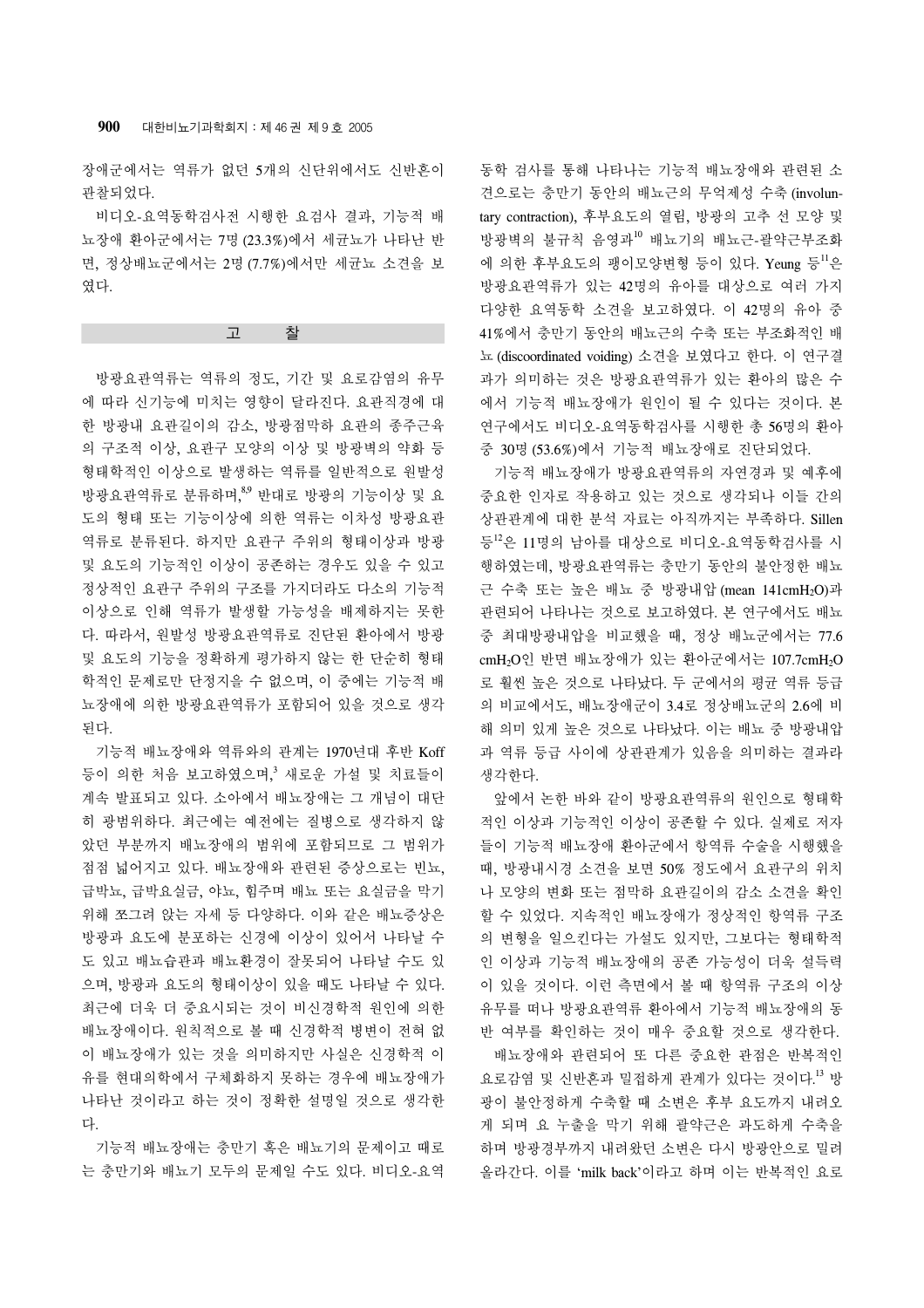감염을 유발한다. <sup>14</sup> 한편, 높은 방광 내 압력은 세균뇨를 신 실질까지 도달시키는 힘을 제공함으로써 신손상을 가속화 시키고 궁극적으로 신반흔을 야기한다고 알려져 있다. <sup>15</sup> 본 연구에서도 배뇨장애 환아 중 23.3%에서 세균뇨 소견을 보 여 정상배뇨군의 7.7%와는 뚜렷한 차이를 보였다. 대부분 의 환아들이 타 병원이나 본원 소아과에서 이미 방광요관 역류로 진단되어 예방적 항생제를 복용하고 있었던 점을 고려한다면, 두 군에서 진단 당시의 요검사 결과의 차이는 더욱 뚜렷하게 나타났을 것으로 생각한다.

 신반흔의 정도를 4등급으로 나누어 그 분포를 살펴보면, 정상 배뇨군에서는 신반흔이 없는 경우가 45.2%로 가장 많 은 반면, 배뇨장애 환아군에서는 2개 이상 다수의 신반흔을 보인 경우가 44.2%로 가장 많은 부분을 차지하였다. 한 가 지 특징적인 소견은 배뇨장애군에서는 역류가 없던 5개의 신단위에서도 신반흔이 관찰되었다는 것이다. 이는 배뇨장 애 자체가 신반흔의 중요한 위험인자임을 시사한다고 할 수 있다. 배뇨장애의 유무와 신반흔의 정도와의 통계학적 인 상관관계를 조사하였을 때, 배뇨장애가 있는 경우가 신 반흔의 정도가 더 심한 것으로 나타났다 (p=0.034). 지금까 지 기능적 배뇨장애가 방광요관역류 및 요로감염을 매개로 신반흔을 야기한다는 주장이 많이 제시되었지만, <sup>15</sup> 실제로 다수의 환자에서 통계학적인 상관관계를 보고한 적이 없었 다는 점에서 본 연구결과는 의미를 갖는다고 생각한다.

 Allen<sup>16</sup>과 Noe17는 기능적 배뇨장애가 있을 때 항역류 수 술의 실패율이 약 30%에 이르기 때문에 방광요관역류에 대 한 수술을 계획하고 있는 환아에서는 기능적 배뇨장애에 대한 평가 및 치료가 선행되어야 함을 강조하였다. 한편 Soygur 등<sup>18</sup>은 양측성 역류가 있는 배뇨장애 환아군에서 항 역류 수술의 실패율이 26%이며, 항콜린성 약물로 배뇨장애 에 대한 치료를 시행했을 때 70.3%에서 항역류 수술 없이 역류의 자연적인 호전이 관찰되었다고 보고하였다. 본 연 구에서는 30명의 배뇨장애 환자에서 진단 직후부터 지속적 으로 항콜린성 약물을 투여하였다. 30명 중 7명에서는 수술 적 치료 없이 자기장 자극치료 또는 바이오피드백의 행동 치료를 병행함으로써 역류의 호전이 나타났다. 실제로 최 근의 보고들은 배뇨장애가 동반된 방광요관역류에서 바이 오피드백 치료의 중요성을 강조하고 있다. <sup>19</sup> 그 외 23명은 예방적 항생제 및 항콜린성 약물의 투여에도 불구하고 역 류 또는 요로감염이 지속되거나 신기능의 악화 소견이 관 찰되어 결국에는 수술적 치료를 시행하게 되었다. 수술방 법으로는 배뇨근외봉법을 시행한 환아가 10명, 요관의 재 문합술을 시행한 환아가 11명이었으며 macroplastique 주입 및 빙광피부루조성술 (vesicostomy)을 시행한 환아가 각각 1 명이었다. 방광절개술을 시행한 환아를 제외한 총 22명의

환아에 대해서 수술 후 요검사 및 요배양검사를 시행한 결 과 2명에서만 지속적인 요로감염을 나타냈다. 물론 비디오-요역동학검사나 배뇨 중 방광요도조영술을 통한 역류의 소 실 확인 및 지속적인 추적관찰이 필요하겠지만, 임상적인 측면에서 보았을 때 91% (20/22)의 수술성공률을 보여 항콜 린성 약물의 병행이 수술결과에 미치는 영향을 단적으로 보여주고 있는 것으로 생각한다.

#### 결 론

 기능적 배뇨장애는 배뇨 중 방광내압의 상승을 통해 방 광요관역류 및 요로감염을 유발하거나 악화시킬 수 있고, 결국에는 영구적인 신손상을 야기할 수 있다. 따라서 급박 뇨, 야뇨, 요실금 등의 기능적 배뇨장애를 의심할 만한 소견 이 있는 경우에는 비디오-요역동학검사를 통한 확인이 필 요하며, 검사에서 이상소견이 있을 경우 항콜린성 약물의 투여 또는 바이오피드백 등 배뇨장애에 대한 적극적인 치 료가 병행되어야 할 것으로 생각한다.

#### **REFERENCES**

- 1. Mackie GG, Awang H, Stephens FD. The ureteric orifice: the embryologic key to radiologic status of duplex kidneys. J Pediatr Surg 1975;10:473-81
- 2. Hinman F, Baumann FW. Vesical and ureteral damage from voiding dysfunction in boys without neurologic or obstructive disease. J Urol 1973;109:727-32
- 3. Koff SA, Lapides J, Piazza DH. Association of urinary tract infection and reflux with uninhibited bladder contractions and voluntary sphincteric obstruction. J Urol 1979;122:373-6
- 4. Greenfield SP, Wan J. The relationship between dysfunctional voiding and congenital vesicoureteral reflux. Curr Opin Urol 2000;10:607-10
- 5. Hellstrom A, Hanson E, Hansson S, Hjalmas K, Jodal U. Micturition habits and incontinence at age 17-reinvestigation of a cohort studied at age 7. Br J Urol 1995;76:231-4
- 6. Schewe J, Brands FH, Pannek J. Voiding dysfunction in children: role of urodynamic studies. Urol Int 2002;69:297-301
- 7. International Reflux Study Committee. Medical versus surgical treatment of primary vesicoureteral reflux: a prospective international reflux study in children. J Urol 1981;125:277-83
- 8. Stephens FD, Lenaghan D. The anatomical basis and dynamics of vesicoureteral reflux. J Urol 1962;87:669-80
- 9. Lyon RP, Marshall S, Tanagho EA. The ureteral orifice: its configuration and competency. J Urol 1969;102:504-9
- 10. Bachelard M, Verkauskas G, Bertilsson M, Sillen UJ, Jacobsson B. Recognition of bladder instability on voiding cystourethrography in infants with urinary tract infection. J Urol